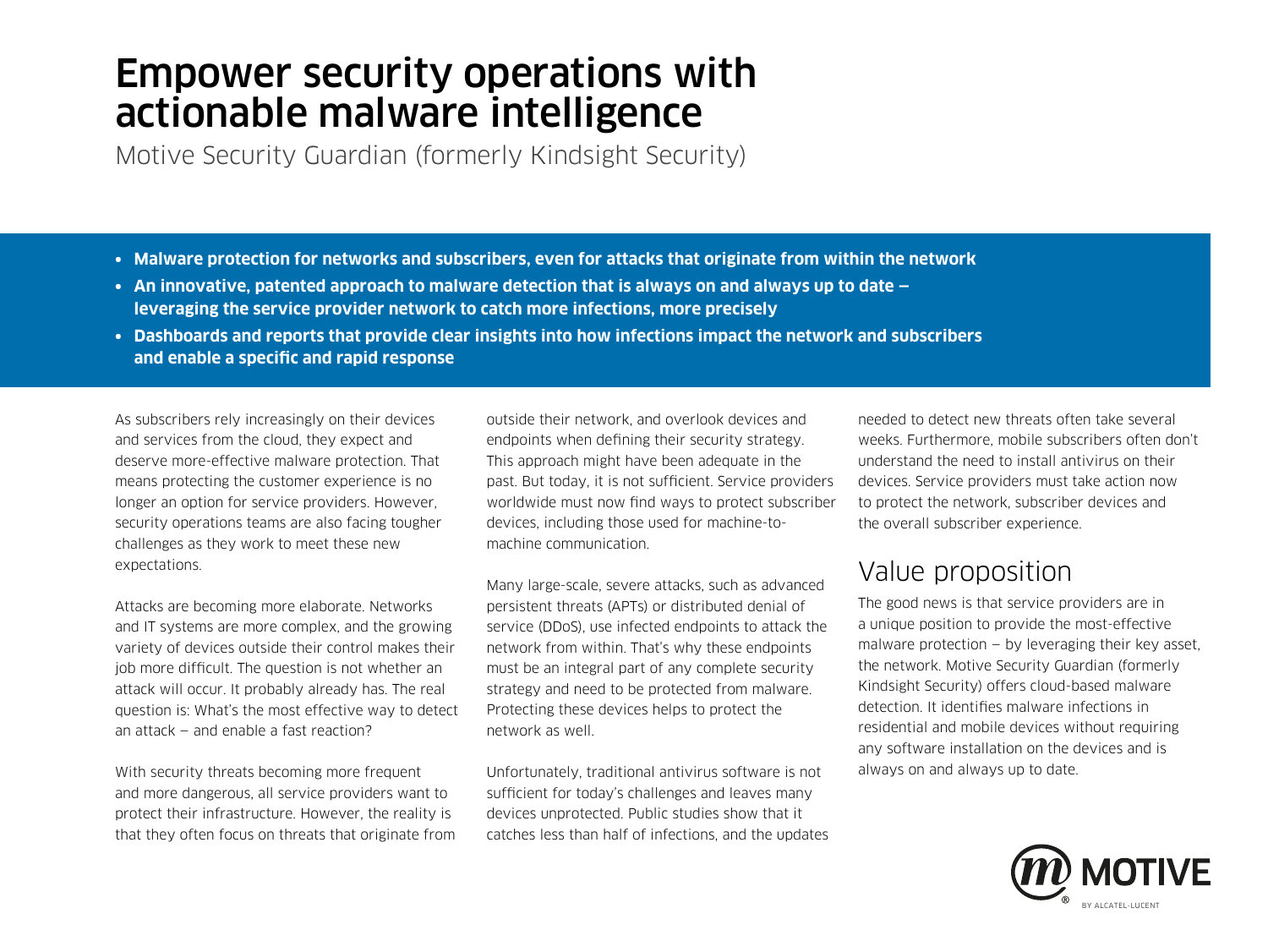#### **A patented, more efficient approach to detecting malware**

Rather than scanning files, Motive Security Guardian's innovative, patented approach looks for network communications between devices and command-and-control (C&C) infrastructures. This has proven to be a much more efficient way to detect malware, and it provides extremely low falsepositives. To accurately detect that a user is infected, the Motive Security Guardian signature set examines network behavior, looking for unequivocal evidence of infection coming from a user's computer or mobile devices. This distinctive behavior includes:

- Malware C&C communications
- Backdoor connections
- Attempts to infect others, such as exploits
- Excessive e-mail
- Denial of service (DoS) and hacking activity

To support accurate malware detection, the Motive Security Labs (formerly Kindsight Security Labs) vault contains more than 30 million malware samples, and more than 120,000 samples are collected and analyzed daily.

#### **Actionable insights for faster response times**

Motive Security Guardian is designed to bring new insights, not just alerts. As an infection generates hundreds of network events, the product aggregates and filters the information, and correlates three dimensions — subscribers, infections and network resources. So, instead of sending hundreds of hard-to-interpret alerts, the system shows the mostinfected subscribers, the most common malware in the network and the associated resources that are consumed. The Motive Security Guardian dashboard

provides these crucial insights, and it also reports on the impact of malware on network bandwidth and signaling. This information can be viewed for individual users or aggregated on a per-malware or system-wide basis. This helps security teams understand the issues faster, then prioritize the actions required to resolve them.

#### **Containing threats with policy enforcement**

The Motive Security Guardian can be integrated with a Policy and Charging Rules Function (PCRF). Network actions, like quarantine or redirection to a walled garden, can be triggered to isolate infected subscribers. These steps help ensure that a threat does not spread throughout the network — protecting the integrity of the network and the overall quality of service for other subscribers.

#### **Integration with customer care and self-care**

Integration with customer care solutions is another important option. For example, this enables helpdesk and customer care teams to proactively reach out to the most-infected subscribers, helping them remove infections before they even realize they're under threat. And it can save time in issue analysis when an infected subscriber calls in.

In addition, Motive Security Guardian helps eradicate problems at their root. It sends alerts to infected subscribers through a mobile application, SMS, e-mail or even a web portal — then guides the subscriber with step-by-step instructions and tools to remove the malware. Marketing and product development teams can also offer these capabilities as a value-added service to help minimize the problem at large.

### Solution overview

Motive Security Guardian provides both a network-based infection-detection platform and a security analytics solution. It allows service providers to pinpoint and analyze infections in their subscribers' home networks and mobile devices — then take action to protect both the network and subscribers.

#### **Network-Based Intrusion Detection System**

The Network-Based Intrusion Detection System (NIDS) detects malicious traffic originating from the subscriber home network or device using a specialized traffic-sensing and intrusion-detection software. Optimized for high bandwidth and flow density, it can be deployed at strategic locations within the network, typically at an aggregation or peering point. The sensors passively monitor traffic using a tap or mirrored port on a router without impacting network performance.

#### **Alert Reporting Cluster**

The Alert Reporting Cluster (ARC) is typically deployed in the service provider's data center. It is responsible for processing and storing events from the sensors, notifying the subscribers about security alerts, and assisting subscribers in removing the threats from their computers. It also hosts the Analytics Portal.

#### **Virtualization**

Motive Security Guardian can be deployed on standard, off-the-shelf hardware in a virtual environment such as CloudStack or OpenStack. These platforms provide unified management and a coordination layer for simplified maintenance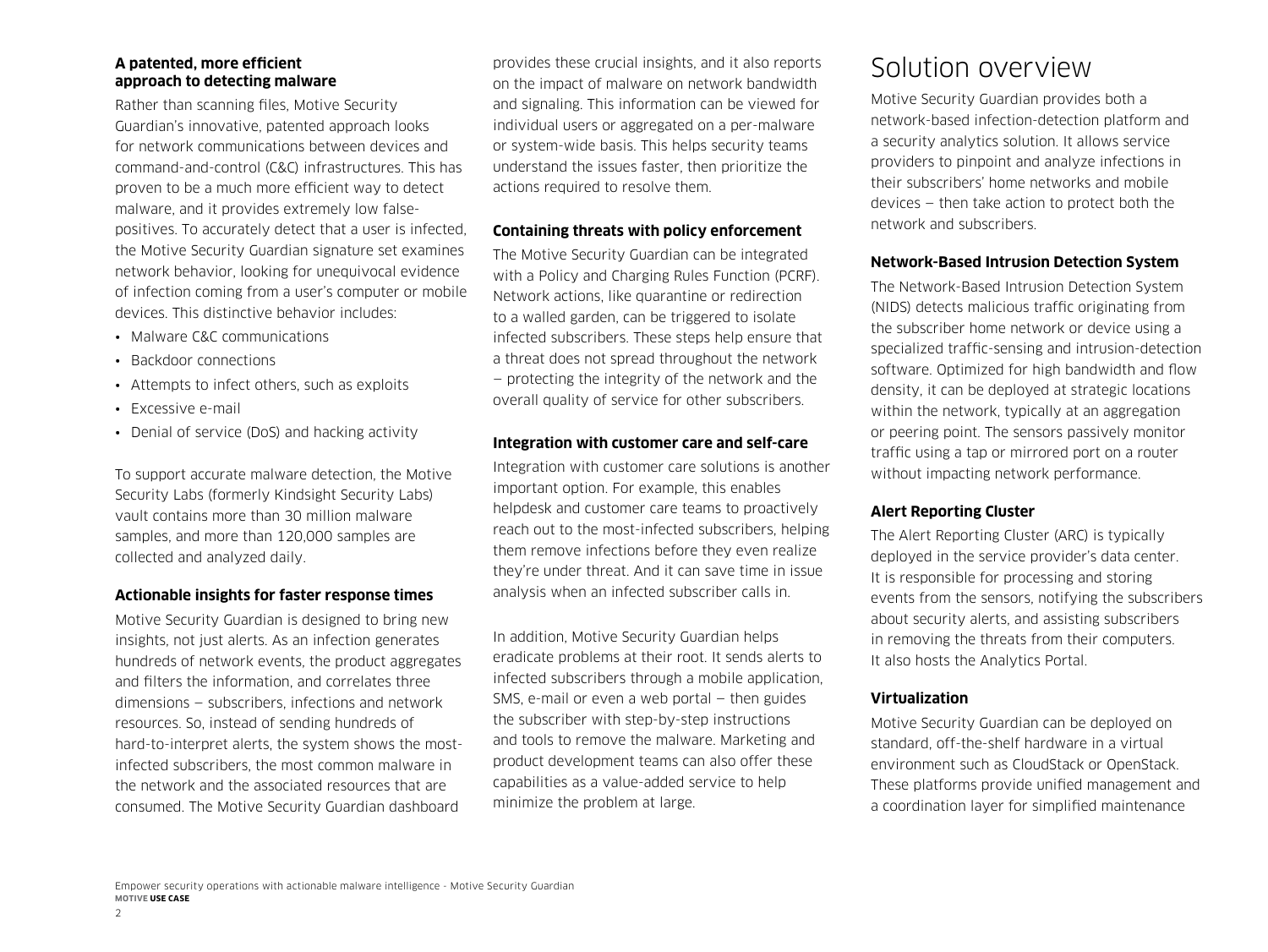and offer the ability to migrate to a more efficient operations model that supports the following features and functions:

- Automated network infrastructure upgrades and patches
- Self-healing and scaling cloud resources

This approach enables cost-effective deployment by minimizing CAPEX with standard, off-theshelf hardware and reducing OPEX with simple management and deployment. It also provides elastic scaling of the system, when the situation demands additional or fewer resources.

#### **Related products and solutions**

As a part of the Motive Big Network Analytics solution, Motive Security Guardian can act as a standalone system for simplicity and agility, or it can be integrated with the Motive Wireless Network Guardian as a security module. It is also pre-integrated with Motive ServiceView solutions for for customer care, and the Alcatel-Lucent 5780 Dynamic Services Controller for Policy Control.

### The Motive advantages **Motive Security Labs**

Motive Security Guardian is empowered by the Motive Security Labs (previously Kindsight Security Labs), a team with a unique combination of malware analysis and network forensics skills that are leveraged to create the detection rule set that powers the system. The team monitors global malware trends on a 24/7 basis, analyzing emerging malware and creating new detection rules as the malware eco-system evolves. Updated

#### Motive Security Guardian architecture



## Solution features

| <b>FEATURE</b>                                                                                                          | <b>BENEFIT</b>                                                                                                                                                                           |
|-------------------------------------------------------------------------------------------------------------------------|------------------------------------------------------------------------------------------------------------------------------------------------------------------------------------------|
| Passive, real-time traffic analysis for<br>both fixed and mobile networks                                               | Malware detection in any type of network with no impact on<br>network performance                                                                                                        |
| Better malware detection by analyzing<br>upstream Internet traffic                                                      | Greater precision than traditional approaches $-$ while protecting any<br>device without software installation on the devices and remaining<br>always on and always up to date           |
| Correlation of key measurements                                                                                         | Easy identification of most-infected subscribers, the most common<br>malware in the network and the associated resources that are<br>consumed                                            |
| Actionable intelligence displayed in<br>easy-to-use dashboards                                                          | Quicker insights into the actions required to contain the threat and<br>solve the issue                                                                                                  |
| Versatile and flexible platform                                                                                         | Customization that allows use across the service provider's<br>organizations, including security operations, customer care, marketing<br>and product development, and network operations |
| High-performance network sensors<br>that support 20 Gb/s of traffic analysis<br>and more than 100,000 events per minute | Support for even the largest networks with hundreds of millions<br>of subscribers                                                                                                        |
| Deployment in physical as well as<br>virtualized environments                                                           | Cost-effective deployment through standard, off-the-shelf hardware,<br>with simplified management and lower OPEX                                                                         |